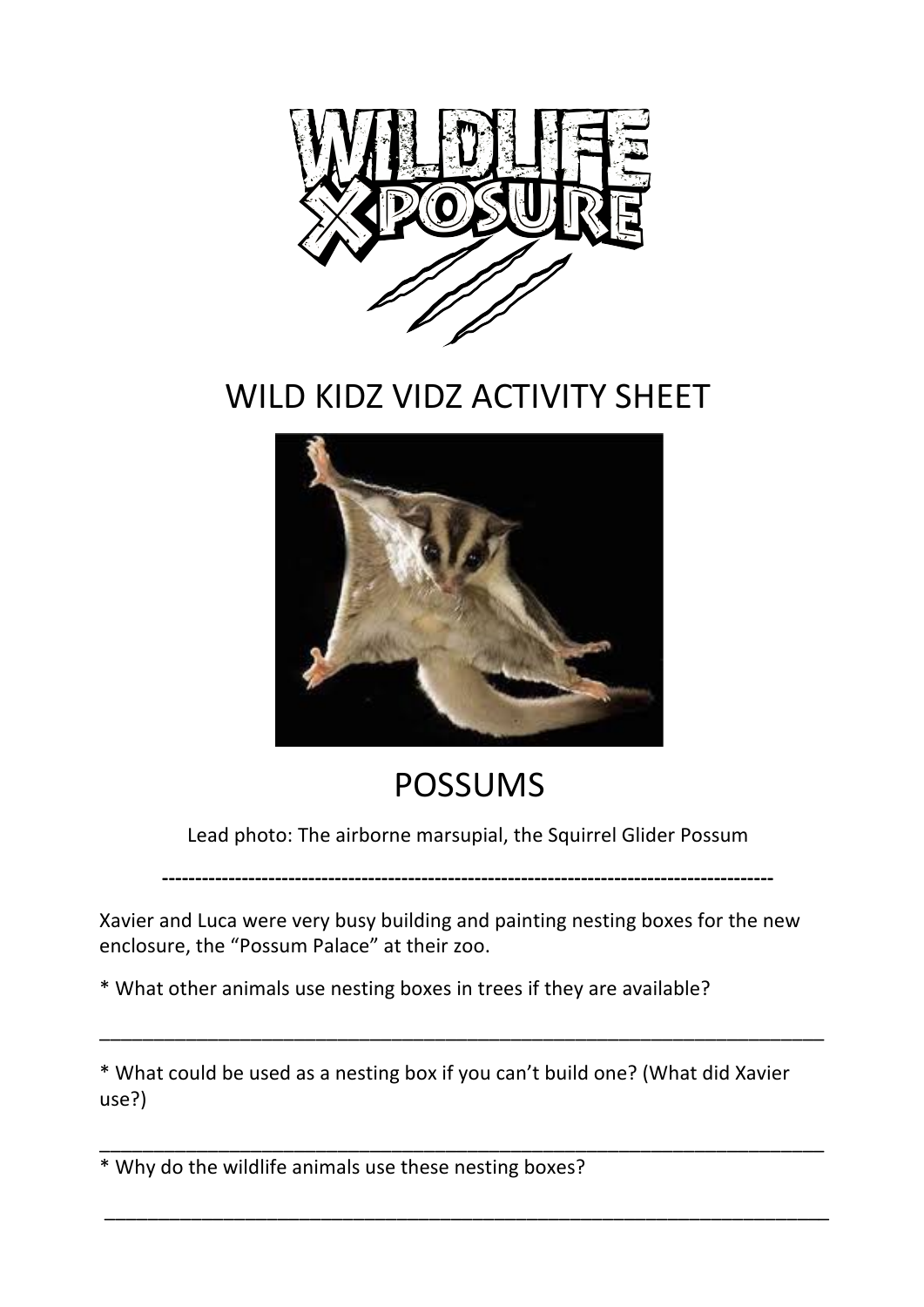\* Do you remember how long it takes for a hollow to form naturally in a tree?

\* Xavier and Luca used re-cycled (old, used before) timber to build the boxes Why?

\_\_\_\_\_\_\_\_\_\_\_\_\_\_\_\_\_\_\_\_\_\_\_\_\_\_\_\_\_\_\_\_\_\_\_\_\_\_\_\_\_\_\_\_\_\_\_\_\_\_\_\_\_\_\_\_\_\_\_\_\_\_\_\_\_\_\_\_

\_\_\_\_\_\_\_\_\_\_\_\_\_\_\_\_\_\_\_\_\_\_\_\_\_\_\_\_\_\_\_\_\_\_\_\_\_\_\_\_\_\_\_\_\_\_\_\_\_\_\_\_\_\_\_\_\_\_\_\_\_\_\_\_\_\_\_\_

\_\_\_\_\_\_\_\_\_\_\_\_\_\_\_\_\_\_\_\_\_\_\_\_\_\_\_\_\_\_\_\_\_\_\_\_\_\_\_\_\_\_\_\_\_\_\_\_\_\_\_\_\_\_\_\_\_\_\_\_\_\_\_\_\_\_

\_\_\_\_\_\_\_\_\_\_\_\_\_\_\_\_\_\_\_\_\_\_\_\_\_\_\_\_\_\_\_\_\_\_\_\_\_\_\_\_\_\_\_\_\_\_\_\_\_\_\_\_\_\_\_\_\_\_\_\_\_\_\_\_\_\_

\_\_\_\_\_\_\_\_\_\_\_\_\_\_\_\_\_\_\_\_\_\_\_\_\_\_\_\_\_\_\_\_\_\_\_\_\_\_\_\_\_\_\_\_\_\_\_\_\_\_\_\_\_\_\_\_\_\_\_\_\_\_\_\_\_\_

\_\_\_\_\_\_\_\_\_\_\_\_\_\_\_\_\_\_\_\_\_\_\_\_\_\_\_\_\_\_\_\_\_\_\_\_\_\_\_\_\_\_\_\_\_\_\_\_\_\_\_\_\_\_\_\_\_\_\_\_\_\_\_\_\_\_\_\_

\* Why did they put a piece of hollow log on the entrance of the possum box? 

\* What other types of possums did Xavier mention? 

\* Did you see how many species of possums there are in Australia? 

\* What is UNIQUE about possums like the Squirrel Glider Possums?

\* How are they ADAPTED to be able to do this? 

\* Xavier told us they are INSECTIVOROUS and NECTIVOROUS which means they eat

\_\_\_\_\_\_\_\_\_\_\_\_\_\_\_\_\_\_\_\_\_\_\_\_\_\_\_\_\_\_\_\_\_\_\_\_\_\_\_\_\_\_\_\_\_\_\_\_\_\_\_\_\_\_\_\_\_\_\_\_\_\_\_\_\_\_\_

\_\_\_\_\_\_\_\_\_\_\_\_\_\_\_\_\_\_\_\_\_\_\_\_\_\_\_\_\_\_\_\_\_\_\_\_\_\_\_\_\_\_\_\_\_\_\_\_\_\_\_\_\_\_\_\_\_\_\_\_\_\_\_\_\_\_\_

\_\_\_\_\_\_\_\_\_\_\_\_\_\_\_\_\_\_\_\_\_\_\_\_\_\_\_\_\_\_\_\_\_\_\_\_\_\_\_\_\_\_\_\_\_\_\_\_\_\_\_\_\_\_\_\_\_\_\_\_\_\_\_\_\_\_\_

\* How do they help the environment?

\* What other type of possum does Xavier have at his zoo?

\* What ADAPTATION do they have to help them in their ARBOREAL (tree) habitat? 

\_\_\_\_\_\_\_\_\_\_\_\_\_\_\_\_\_\_\_\_\_\_\_\_\_\_\_\_\_\_\_\_\_\_\_\_\_\_\_\_\_\_\_\_\_\_\_\_\_\_\_\_\_\_\_\_\_\_\_\_\_\_\_\_\_\_\_

\_\_\_\_\_\_\_\_\_\_\_\_\_\_\_\_\_\_\_\_\_\_\_\_\_\_\_\_\_\_\_\_\_\_\_\_\_\_\_\_\_\_\_\_\_\_\_\_\_\_\_\_\_\_\_\_\_\_\_\_\_\_\_\_\_\_\_

\* They certainly make a lot of noise for little guys. Sounds a bit like a chain saw. How does that help them?

\_\_\_\_\_\_\_\_\_\_\_\_\_\_\_\_\_\_\_\_\_\_\_\_\_\_\_\_\_\_\_\_\_\_\_\_\_\_\_\_\_\_\_\_\_\_\_\_\_\_\_\_\_\_\_\_\_\_\_\_\_\_\_\_\_\_\_

\* It's sad to know that around 300 of our native animal species are now listed as ENDANGERED.